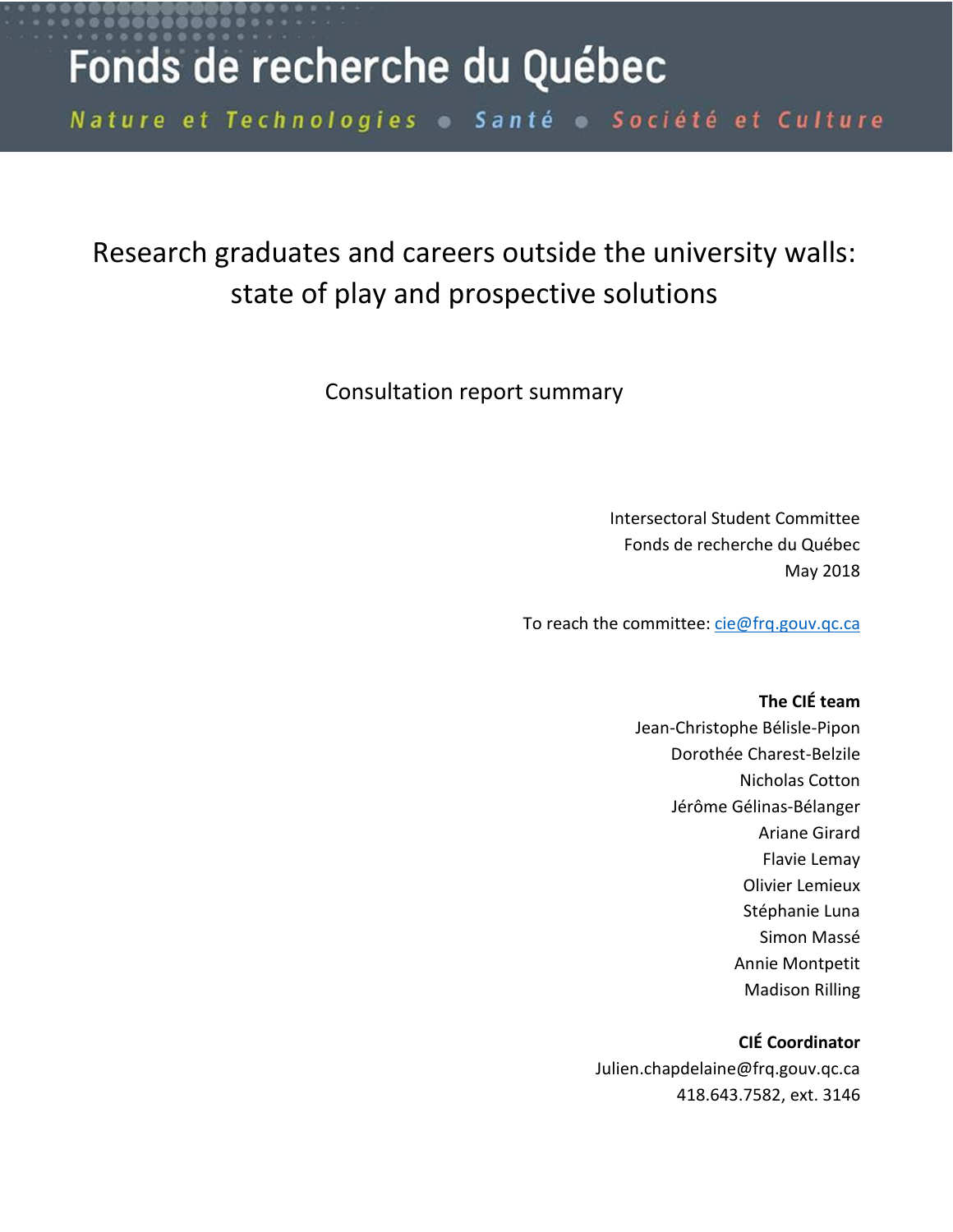# **What is the CIÉ?**

Established in 2014, the Intersectoral Student Committee (Comité intersectoriel étudiant or CIÉ) advises Quebec's Chief Scientist. The committee's mandate is to identify strategies to make more accessible the funding of graduate studies, value excellence of student researchers, and take part in efforts the outreach and promotion of student research.

#### **Issue**

The number of post-graduates entering the labour market has been steadily increasing in recent years. Although a large number of doctoral students aspire to a university career at the beginning of their training, it is clear that not many of them will reach this goal. In fact, currently less than one in five PhD graduates will obtain a position as a university professor. We are therefore seeing a transformation in the professional integration of doctoral graduates into the workforce.

This phenomenon opens the door to reflection on the professional integration of new post-graduates in research. If only a select few will be "elected" to academic positions(professors, university research), what other career choices are open to them? One possibility is to opt for a career "outside the university walls," which includes professional fields and areas of research outside of the traditional academic career path. However, the link between academic and professional settings is often seen as difficult. In an effort to better understand this issue, the CIÉ chose the professional integration of research graduates as the theme for its 2017 consultation.

### **Consultation objectives**

This consultation had four objectives:

- 1- Characterize the profile of research graduates who turn to careers outside of academia;
- 2- Identify the barriers and facilitators to the transition to a career outside of academia;
- 3- Identify strategies and possible actions to facilitate the transition to a career outside of academia;
- 4- Establish which strategies and solutions are considered priorities for facilitating the transition to a career outside of academia.

# **Methodology**

The research was carried out in three stages, each of which addressed one aspect of the general theme. First, an initial survey (Survey A, 90 questions, 291 respondents) was conducted to characterize the profile of individuals opting for careers outside of academia. Next, semi-structured focus groups of 18 participants helped identify strategies and possible solutions aimed at various community stakeholders (e.g., universities, funding bodies, employers, students) to facilitate the transition to non-academic careers. Finally, a second survey (Survey B, 856 respondents) was conducted to establish which strategies and actions were considered priorities for facilitating professional integration outside the university setting.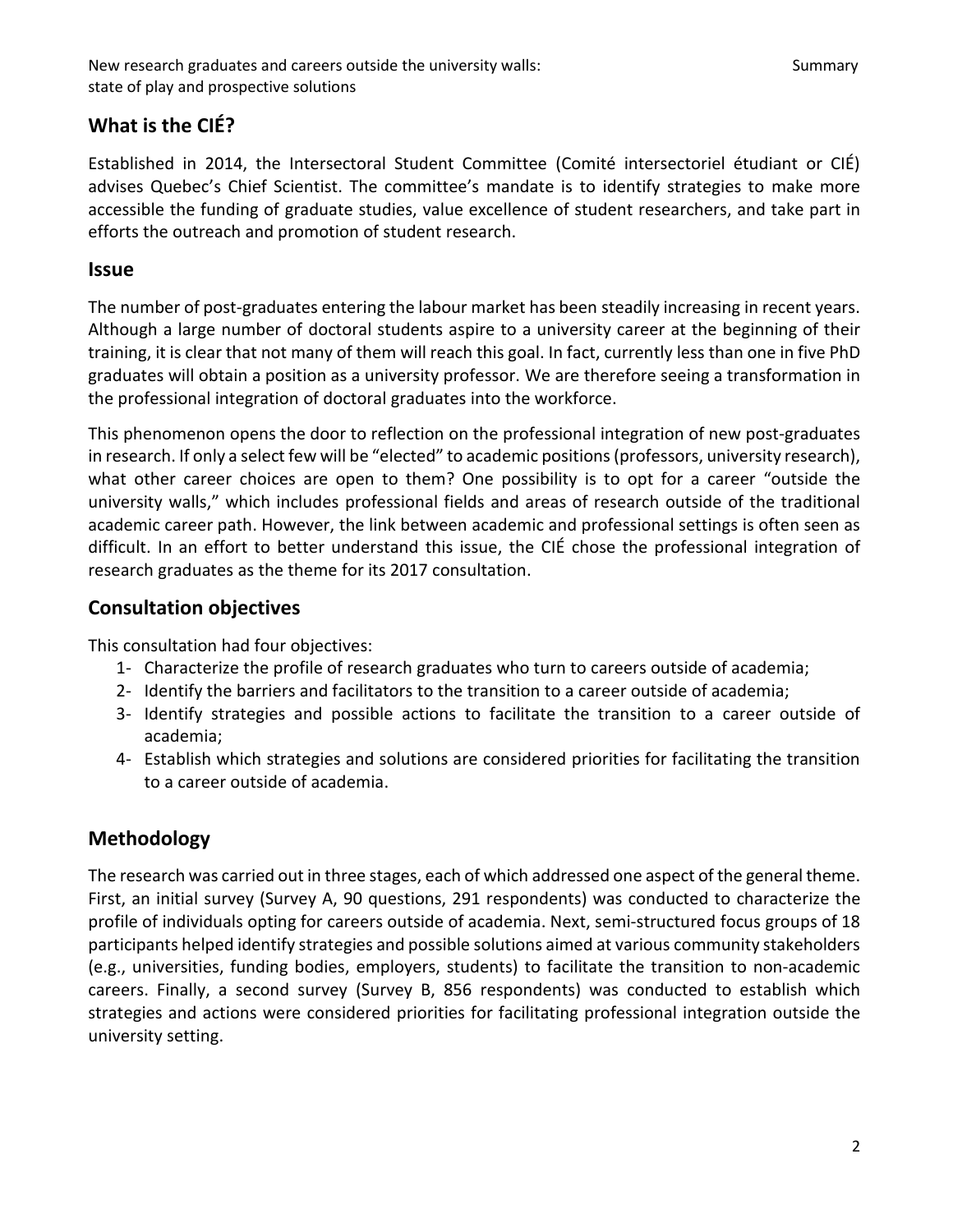Data collection began in July 2017 and ended in February 2018. The target population at each of the three stages of the consultation included students currently enrolled in a graduate studies program, postdoctoral fellows and individuals who had completed a graduate degree within the last five years.

# **Main findings**

#### Results of Survey A

The career plans of survey participants revealed that the academic environment continues to be appealing, with 39% of those surveyed considering an academic career (as a university professor or researcher). On the other hand, about half (51%) of respondents planned to pursue a career in research outside the university setting, and 36% envisaged a non-research-related career. These findings show that the respondents' planned career profiles are varied and that there is a wide interest in nonacademic careers.

This survey also sought to learn more about the career plans of research students. About half of survey respondents reported having a firm career plan. However, it must be emphasized that 42% of the students and postdoctoral fellows had changed their career plan since the start of their graduate studies. Judging from their comments, it appears that a perceived lack of opportunities in the academic sector was the main reason for changing career direction among people who responded to the survey.

Finally, this survey provided an initial analysis of resources and initiatives aimed at facilitating the professional integration of new research graduates. The results clearly show that the survey respondents benefited very little from the services offered by universities or other organizations in defining their career plan. On the contrary, they appear to rely more often on informal resources and networks such as family and friends. The question of available resources and those used by research students and graduates was explored in greater depth during the focus groups.

#### Results of the focus groups

Before addressing the question of what resources should be put in place to better support the professional integration of research graduates outside the university setting, focus group participants were invited to discuss the obstacles to this type of integration. The main finding that emerged from these discussions was an apparent lack of alignment between academic and professional circles. For example, consultation attendees pointed out how little attention was paid to developing students' career plans during the course of their graduate studies.

The solutions proposed by students thus tended to focus on improving links between academia and professional settings. Suggestions included increasing networking opportunities, adapting employment assistance services to the reality of graduate studies, and creating internship programs providing experience in non-academic professional settings.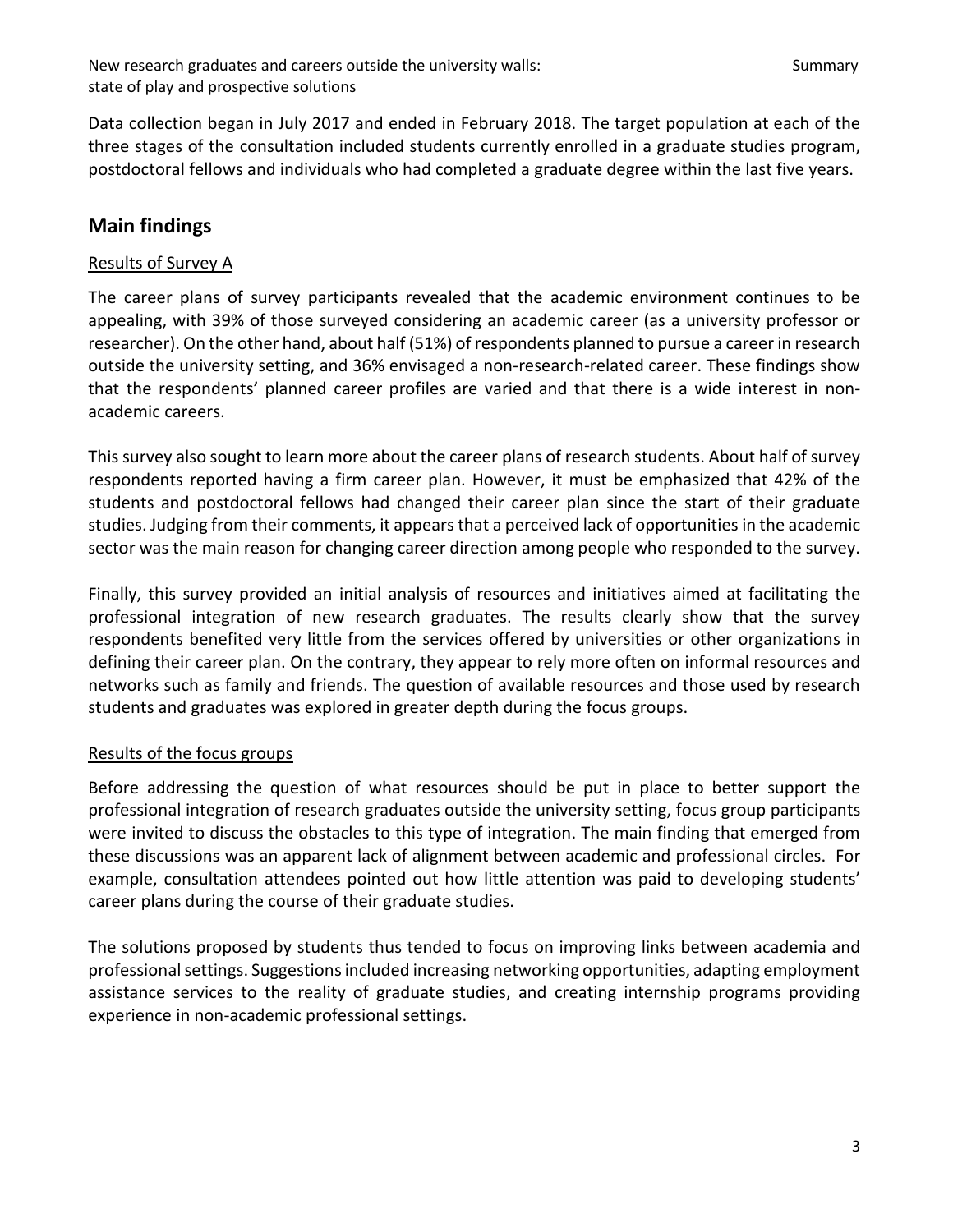#### Results of Survey B

Following the focus groups, the CIÉ identified twelve ways to better support research graduates in pursuing careers outside of academia. The first objective of Survey B was to assess the relevance of these twelve methods using an appreciation scale. The results of this exercise showed that all of the proposed methods were deemed relevant by the survey respondents.

This survey then sought to prioritize the options by determining, among the twelve identified methods, the three that appeared to be the most important for fostering professional integration outside the walls of the university. The survey results pointed to three key solutions: networking, collaborative research, and internships in a practice setting. These three methods alone represented the "first priority" for 55% of those surveyed and the "second priority" for 42% of them. The adaptation of employment and guidance services to the reality of graduate studies emerged as a further priority in the analysis of "third priority" actions. These results showed that the survey respondents paid little attention to the promotion of entrepreneurial initiatives, a finding that is all the more surprising in the wake of initiatives such as *Savoir Affaires*(a week of entrepreneurial immersion organized by Université du Québec), *Startup weekends* organized by several universities, and other similar initiatives that appear to be increasing in number both on and off university campuses.

## **Courses of action and conclusions**

The results highlighted the resources and means that could be deployed to facilitate the professional integration of research graduates outside the university walls. To better guide the implementation of these solutions, this report suggests courses of action for three stakeholders involved in this type of professional integration: universities, the FRQ and the Ministry of Economy, Science and Innovation (MESI).

### Courses of action for universities

- Revise available employment and guidance services to ensure that they meet the real needs of graduate students;
- Customize skill recognition, resume writing and presentation letter writing workshops for the needs of graduate students;
- Enhance networking strategies by inviting post-graduates who work outside the university setting;
- Foster links between the university and external employers from the start of and throughout the graduate studies program;
- Ensure that university departments, teaching staff and guidance services and, by extension, students enrolled in a graduate studies program, are familiar with programs designed to provide practical and professional experience (scholarships internships in a practice setting, QuébecInnove, Mitacs, etc.);
- During career fairs, ensure the presence of agencies that fund practical experience opportunities and invite companies from employment settings that hire post-graduates.